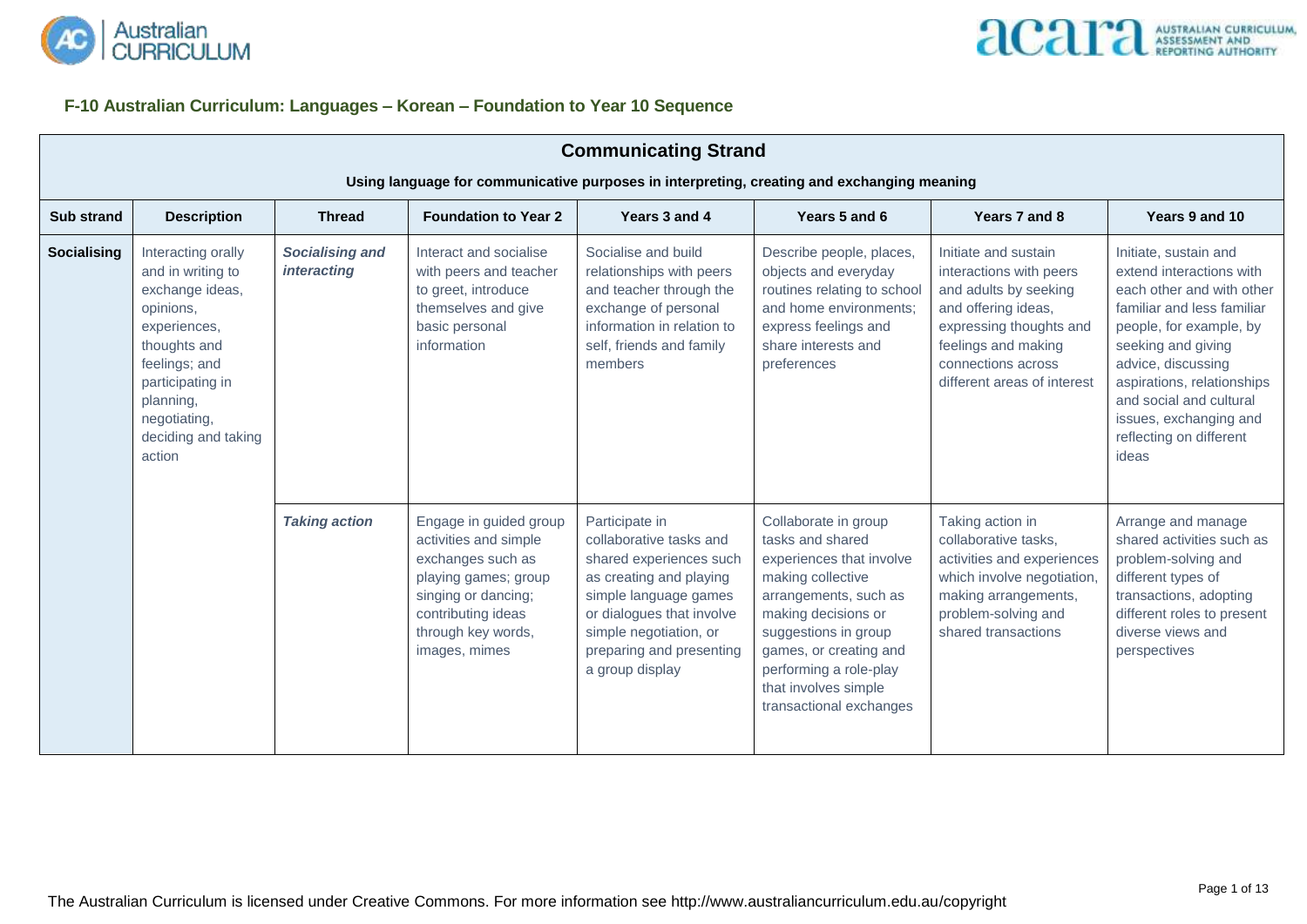



|                   | <b>Communicating Strand</b><br>Using language for communicative purposes in interpreting, creating and exchanging meaning                                                                                                                                                                                                                                                                                                                                                                                                                                                                               |                                                                                                                                       |                                                                                                                                                                                        |                                                                                                                                                                                                                                  |                                                                                                                                                                                     |                                                                                                                                                                                                                                                           |                                                                                                                             |  |  |  |
|-------------------|---------------------------------------------------------------------------------------------------------------------------------------------------------------------------------------------------------------------------------------------------------------------------------------------------------------------------------------------------------------------------------------------------------------------------------------------------------------------------------------------------------------------------------------------------------------------------------------------------------|---------------------------------------------------------------------------------------------------------------------------------------|----------------------------------------------------------------------------------------------------------------------------------------------------------------------------------------|----------------------------------------------------------------------------------------------------------------------------------------------------------------------------------------------------------------------------------|-------------------------------------------------------------------------------------------------------------------------------------------------------------------------------------|-----------------------------------------------------------------------------------------------------------------------------------------------------------------------------------------------------------------------------------------------------------|-----------------------------------------------------------------------------------------------------------------------------|--|--|--|
| <b>Sub strand</b> | <b>Description</b>                                                                                                                                                                                                                                                                                                                                                                                                                                                                                                                                                                                      | <b>Foundation to Year 2</b><br>Years 3 and 4<br>Years 5 and 6<br><b>Thread</b><br>Years 7 and 8<br>Years 9 and 10                     |                                                                                                                                                                                        |                                                                                                                                                                                                                                  |                                                                                                                                                                                     |                                                                                                                                                                                                                                                           |                                                                                                                             |  |  |  |
|                   |                                                                                                                                                                                                                                                                                                                                                                                                                                                                                                                                                                                                         | <b>Building</b><br>Interact in familiar<br>classroom<br>classroom routines and<br>follow simple classroom<br>language<br>instructions |                                                                                                                                                                                        | Participate in everyday<br>classroom activities such<br>as responding to<br>teacher's instructions,<br>attracting attention and<br>asking for repetition                                                                         | Interact in classroom<br>activities such as creating<br>and following shared<br>class rules and<br>procedures, expressing<br>opinions and asking for<br>permission or clarification | Participate in classroom<br>interactions and<br>exchanges such as giving<br>and following instructions,<br>clarifying meanings,<br>explaining and describing<br>actions and reflecting on<br>responses                                                    | Use interactional<br>language to elicit, offer,<br>negotiate, report, and<br>reflect and elaborate on<br>opinions and ideas |  |  |  |
| Informing         | <b>Obtaining and</b><br>Locate specific words<br>Obtaining,<br>and expressions in<br>processing,<br>using<br><i>information</i><br>interpreting and<br>simple texts such as<br>conveying<br>signs, titles and<br>information through<br>captions, and use<br>a range of oral,<br>information to complete<br>written and<br>guided oral and written<br>multimodal texts;<br>tasks<br>developing and<br>applying knowledge<br><b>Conveying and</b><br>Share simple<br>presenting<br>information about<br><i>information</i><br>themselves, known<br>people, everyday<br>objects and places of<br>interest |                                                                                                                                       | Identify topics and key<br>points of factual<br>information in short<br>spoken, written, digital<br>and multimodal texts<br>related to familiar<br>contexts, routines and<br>interests | Listen to, view and read<br>texts for specific<br>information drawn from a<br>range of sources relating<br>to social and cultural<br>worlds in different times.<br>places and communities,<br>and to different learning<br>areas | Identify, classify and<br>compare information and<br>ideas obtained from<br>spoken, written, print or<br>digital texts                                                              | Analyse, interpret and<br>integrate information<br>gathered from diverse<br>sources relating to areas<br>of interest to adolescents<br>or young adults, making<br>connections with own<br>and each other's<br>experience and with<br>other learning areas |                                                                                                                             |  |  |  |
|                   |                                                                                                                                                                                                                                                                                                                                                                                                                                                                                                                                                                                                         |                                                                                                                                       | <b>Present information</b><br>gathered from different<br>types of texts relating to<br>people, objects, places<br>and events                                                           | Convey ideas and<br>information in different<br>modes to suit particular<br>audiences and contexts<br>on subjects of interest to<br>young people                                                                                 | Present oral and written<br>reports, summaries and<br>comparisons of<br>information obtained from<br>a range of Korean texts in<br>different modes                                  | Construct and present<br>texts in different formats<br>for different audiences,<br>taking into account own<br>perspectives and<br>intended purpose                                                                                                        |                                                                                                                             |  |  |  |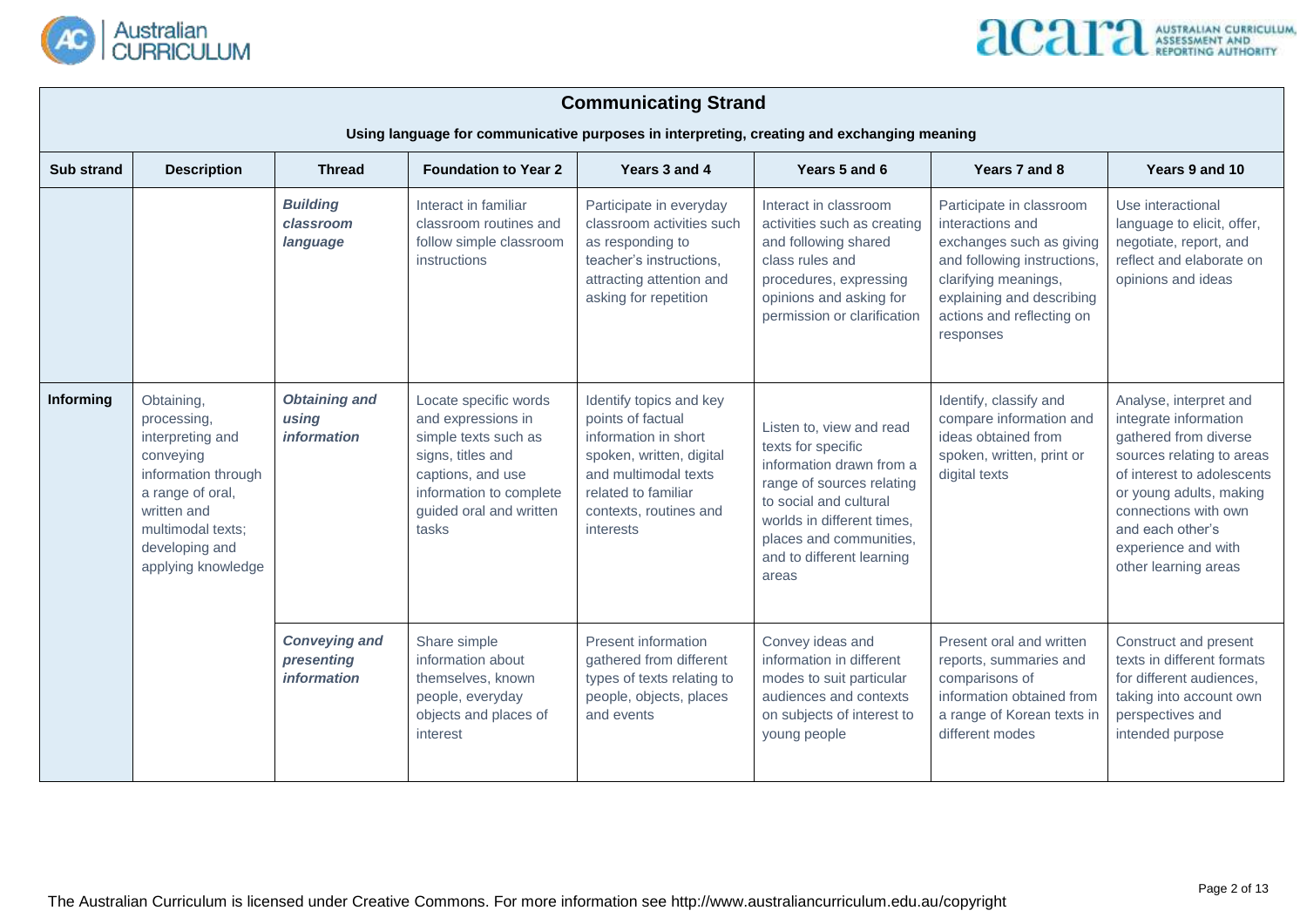

| <b>Communicating Strand</b><br>Using language for communicative purposes in interpreting, creating and exchanging meaning |                                                                                                                                                                                                                                                                                                                                                                                                                                                                                                                                                                                                                                                                                                                                                        |  |                                                                                                                                                                                                       |                                                                                                                                                                                                                                                                                    |                                                                                                                                                                                                                                                       |                                                                                                                                                                                                                     |                                                                                                                                                                                           |  |  |
|---------------------------------------------------------------------------------------------------------------------------|--------------------------------------------------------------------------------------------------------------------------------------------------------------------------------------------------------------------------------------------------------------------------------------------------------------------------------------------------------------------------------------------------------------------------------------------------------------------------------------------------------------------------------------------------------------------------------------------------------------------------------------------------------------------------------------------------------------------------------------------------------|--|-------------------------------------------------------------------------------------------------------------------------------------------------------------------------------------------------------|------------------------------------------------------------------------------------------------------------------------------------------------------------------------------------------------------------------------------------------------------------------------------------|-------------------------------------------------------------------------------------------------------------------------------------------------------------------------------------------------------------------------------------------------------|---------------------------------------------------------------------------------------------------------------------------------------------------------------------------------------------------------------------|-------------------------------------------------------------------------------------------------------------------------------------------------------------------------------------------|--|--|
| <b>Sub strand</b>                                                                                                         | <b>Foundation to Year 2</b><br>Years 9 and 10<br><b>Description</b><br>Years 3 and 4<br>Years 5 and 6<br>Years 7 and 8<br><b>Thread</b>                                                                                                                                                                                                                                                                                                                                                                                                                                                                                                                                                                                                                |  |                                                                                                                                                                                                       |                                                                                                                                                                                                                                                                                    |                                                                                                                                                                                                                                                       |                                                                                                                                                                                                                     |                                                                                                                                                                                           |  |  |
| <b>Creating</b>                                                                                                           | Engaging with<br><b>Participating in</b><br>Participate in chants,<br>and responding<br>choral and shared<br>imaginative<br>to imaginative<br>reading of short<br>experience by<br>experience<br>imaginative texts in<br>participating in,<br>responding to and<br>audio-visual, print and<br>creating a range of<br>digital media such as<br>texts, such as<br>cartoons, stories or<br>stories, songs,<br>drama and music<br>through play-acting,<br>illustrating, miming or<br><b>Creating and</b><br>Create captions to<br>images for individual<br>expressing<br>imaginative<br>presentation and<br>experience<br>participate in shared<br>performances and<br>imaginative activities<br>using familiar words,<br>phrases and language<br>patterns |  | rhymes, and responding<br>making short statements                                                                                                                                                     | Participate in and reflect<br>on imaginative<br>experiences such as<br>digital interactive stories<br>or video clips, identifying<br>characters, main ideas<br>and events, and sharing<br>feelings or ideas by<br>acting out responses or<br>expressing preferences<br>or opinions | Share responses to a<br>range of imaginative texts<br>in different forms<br>including digital texts by<br>expressing opinions and<br>feelings about key ideas,<br>characters and actions,<br>making connections with<br>own experience or<br>feelings | Compare ways in which<br>people, places and<br>experiences are<br>represented in different<br>imaginative and<br>expressive texts, drawing<br>on own interpretations,<br>those of peers and<br>personal experiences | Review and respond to<br>different types of creative<br>texts in different modes,<br>identifying aspects of the<br>language and culture that<br>help to create effects<br>such as emotion |  |  |
|                                                                                                                           |                                                                                                                                                                                                                                                                                                                                                                                                                                                                                                                                                                                                                                                                                                                                                        |  | Create and perform<br>simple imaginative and<br>expressive spoken and<br>written texts such as<br>dialogues or collaborative<br>stories, using formulaic<br>expressions and<br>modelled language      | Compose and perform a<br>variety of creative texts<br>based on a stimulus<br>concept or theme,<br>sharing them face-to-face<br>and online to present to<br>different audiences                                                                                                     | Create and present<br>imaginative texts<br>including digital and<br>interactive texts to<br>entertain others, involving<br>imagined characters and<br>contexts                                                                                        | Create and present<br>imaginative texts that<br>express ideas through<br>characters, events or<br>settings, making<br>connections between<br>past, present and future,<br>and between reality and<br>imagination    |                                                                                                                                                                                           |  |  |
| <b>Translating</b>                                                                                                        | Moving between<br><b>Translating and</b><br>Translate familiar words<br>languages and<br><i>interpreting</i><br>and phrases, using<br>cultures orally and<br>visual cues and word<br>lists, explaining the<br>in writing,<br>meaning of particular<br>recognising<br>different<br>words, gestures and<br>interpretations and<br>expressions<br>explaining these to<br>others                                                                                                                                                                                                                                                                                                                                                                           |  | Translate simple Korean<br>words and expressions<br>for peers, teachers and<br>family, noticing how they<br>have similar or different<br>meanings when<br>translated to English or<br>other languages | Translate simple texts<br>identifying words and<br>expressions that may not<br>readily correspond<br>across languages, and<br>expanding descriptions or<br>giving examples where<br>necessary to clarify<br>meaning                                                                | Compare own translation<br>of texts with others,<br>discussing differences<br>and possible reasons and<br>alternatives, and<br>reflecting on how to make<br>connections between<br>meanings in different<br>languages                                 | Translate texts for<br>different audiences and<br>contexts, and reflect on<br>how cultural values,<br>attitudes, assumptions<br>and world views are<br>differently encoded in<br>languages                          |                                                                                                                                                                                           |  |  |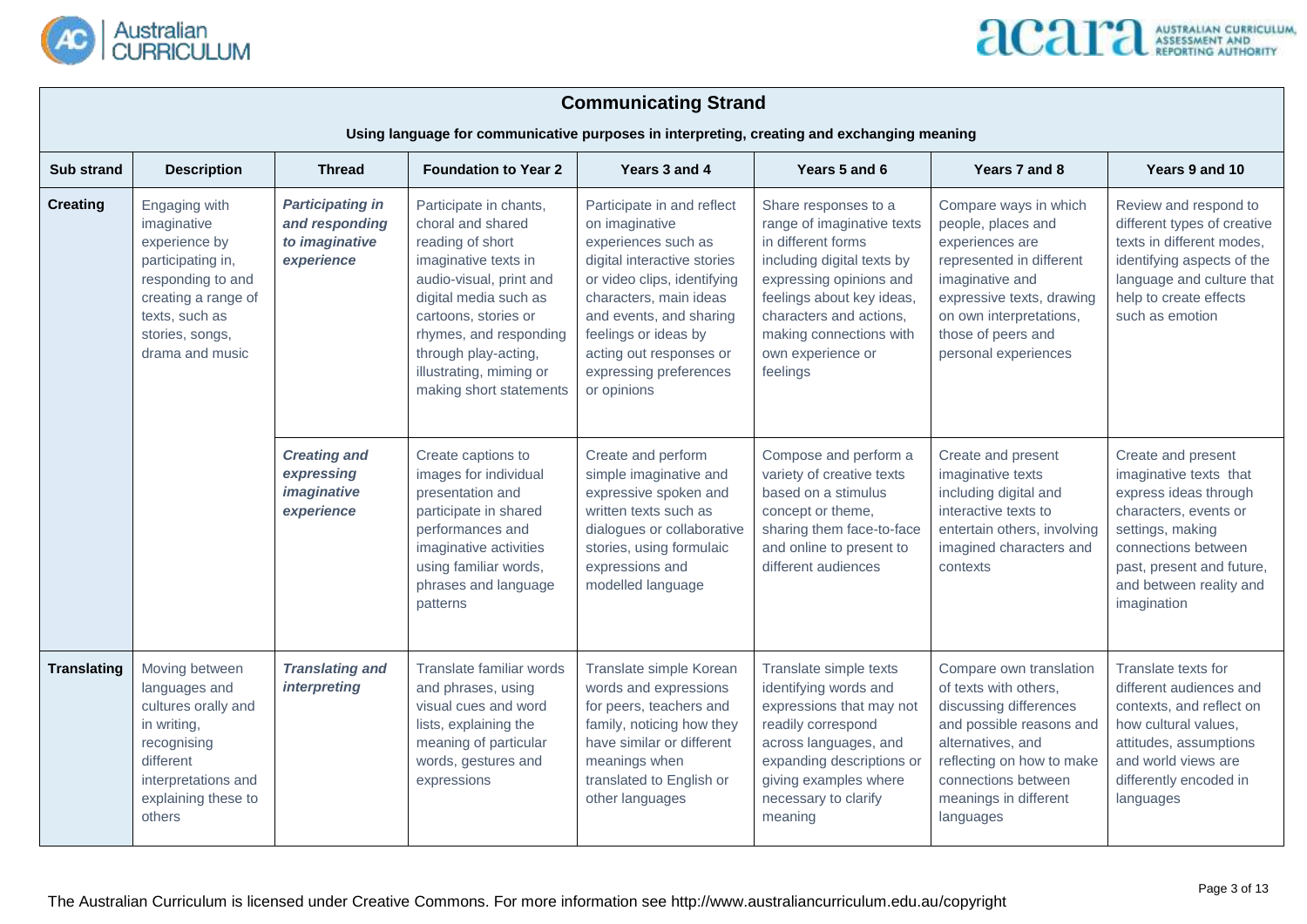

| <b>Communicating Strand</b><br>Using language for communicative purposes in interpreting, creating and exchanging meaning |                                                                                                                                                                                                                                                                                      |                                                                                                         |                                                                                                                                                                                                         |                                                                                                                                                                                                  |                                                                                                                                                                                                                                                  |                                                                                                                                                                                                                                                            |                                                                                                                                                                                                                                                                                                |  |  |
|---------------------------------------------------------------------------------------------------------------------------|--------------------------------------------------------------------------------------------------------------------------------------------------------------------------------------------------------------------------------------------------------------------------------------|---------------------------------------------------------------------------------------------------------|---------------------------------------------------------------------------------------------------------------------------------------------------------------------------------------------------------|--------------------------------------------------------------------------------------------------------------------------------------------------------------------------------------------------|--------------------------------------------------------------------------------------------------------------------------------------------------------------------------------------------------------------------------------------------------|------------------------------------------------------------------------------------------------------------------------------------------------------------------------------------------------------------------------------------------------------------|------------------------------------------------------------------------------------------------------------------------------------------------------------------------------------------------------------------------------------------------------------------------------------------------|--|--|
| Sub strand                                                                                                                | Years 9 and 10<br><b>Description</b><br><b>Foundation to Year 2</b><br>Years 3 and 4<br>Years 5 and 6<br>Years 7 and 8<br><b>Thread</b>                                                                                                                                              |                                                                                                         |                                                                                                                                                                                                         |                                                                                                                                                                                                  |                                                                                                                                                                                                                                                  |                                                                                                                                                                                                                                                            |                                                                                                                                                                                                                                                                                                |  |  |
|                                                                                                                           |                                                                                                                                                                                                                                                                                      | <b>Creating</b><br><b>bilingual texts</b>                                                               | Create labels, captions<br>or short statements in<br>Korean and English for<br>the immediate learning<br>environment and for<br>familiar objects or<br>images                                           | Create simple bilingual<br>resources for their<br>learning and for the<br>school community                                                                                                       | Create bilingual texts and<br>resources such as signs,<br>notices, captions,<br>displays, websites or<br>word banks for own<br>learning, and share them<br>in the school community<br>and with learners of<br>Korean in the virtual<br>community | Create texts in Korean<br>and English on same<br>themes or events in<br>different modes such as<br>digital photo stories, short<br>video clips or cartoons,<br>and provide subtitles,<br>captions or commentaries<br>in either language to help<br>meaning | Create bilingual texts that<br>reflect aspects of<br>Australian culture (for<br>example, Christmas<br>celebrations) for Korean-<br>speaking audiences in<br>the school and wider<br>community including<br>virtual communities,<br>reflecting on how<br>meaning can be<br>conveyed effectively |  |  |
| <b>Reflecting</b>                                                                                                         | <b>Reflecting on the</b><br>Participating in<br>intercultural<br>experience of<br><i>intercultural</i><br>exchange,<br>questioning<br>communication<br>reactions and<br>assumptions; and<br>considering how<br>own language/s<br>interaction shapes<br>communication and<br>identity |                                                                                                         | Notice aspects of<br>Korean language and<br>culture that are 'new',<br>sharing how interacting<br>in Korean can be<br>different to interacting in                                                       | Share own experiences<br>of communicating and<br>using language/s,<br>noticing how these are<br>influenced by their own<br>culture/s                                                             | Examine their<br>perceptions of and<br>reactions to Korean<br>culture embedded in the<br>language, and reflect on<br>the relationship between<br>language and culture                                                                            | Reflect on the experience<br>of using Korean to<br>communicate in different<br>social situations and on<br>their individual responses<br>to differences in language<br>use                                                                                 | Examine and modify own<br>cultural assumptions and<br>practices, taking<br>responsibility for<br>language use and<br>choices, and recognising<br>the significance of shared<br>responsibility and mutual<br>effort in intercultural<br>communication                                           |  |  |
|                                                                                                                           |                                                                                                                                                                                                                                                                                      | <b>Reflecting on self</b><br>as language user<br>and how identity<br>is shaped by<br><i>interaction</i> | Recognise themselves<br>as members of different<br>groups, including the<br>Korean class, the<br>school, their family and<br>community, and<br>consider their roles<br>within these different<br>groups | Associate themselves<br>with wider networks such<br>as clubs, countries or<br>language-speaking<br>communities, and reflect<br>on how being a Korean<br>language user broadens<br>these networks | Explore connections<br>between aspects of<br>identity such as<br>nationality, ethnicity and<br>language use,<br>considering how these<br>are related to culture and<br>own identity, and to<br>learning Korean<br>language and culture           | Create spoken, written or<br>multimodal texts that<br>reflect significant<br>experiences related to<br>the experience of<br>learning Korean language<br>and culture                                                                                        | Investigate different<br>aspects of their personal<br>sense of identity,<br>considering how learning<br>and experiencing Korean<br>language and culture<br>have (or have not)<br>changed own sense of<br>identity, views or<br>attitudes                                                       |  |  |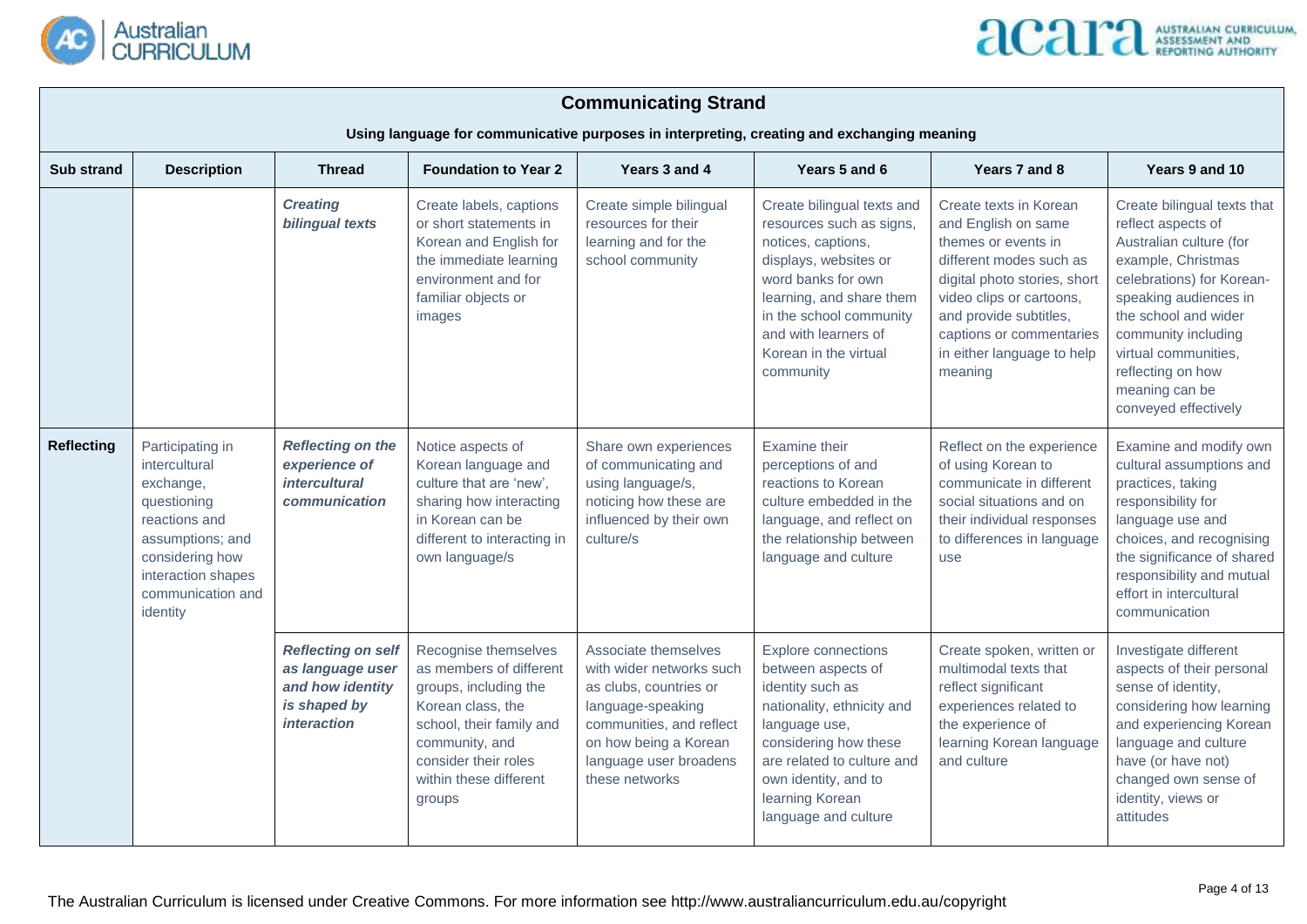



|                                         | <b>Understanding Strand</b>                                                                                                                    |                                     |                                                                                                                                                                                                                                                                                                                                                                                                                                                                                   |                                                                                                                                                                                                                                                                                          |                                                                                                                                                                                                                                                                        |                                                                                                                                                                                                                                                                                      |                                                                                                                                                                                                                                                                                 |  |  |  |
|-----------------------------------------|------------------------------------------------------------------------------------------------------------------------------------------------|-------------------------------------|-----------------------------------------------------------------------------------------------------------------------------------------------------------------------------------------------------------------------------------------------------------------------------------------------------------------------------------------------------------------------------------------------------------------------------------------------------------------------------------|------------------------------------------------------------------------------------------------------------------------------------------------------------------------------------------------------------------------------------------------------------------------------------------|------------------------------------------------------------------------------------------------------------------------------------------------------------------------------------------------------------------------------------------------------------------------|--------------------------------------------------------------------------------------------------------------------------------------------------------------------------------------------------------------------------------------------------------------------------------------|---------------------------------------------------------------------------------------------------------------------------------------------------------------------------------------------------------------------------------------------------------------------------------|--|--|--|
| Sub                                     | Analysing and understanding language and culture as resources for interpreting and shaping meaning in intercultural exchange.<br>Years 3 and 4 |                                     |                                                                                                                                                                                                                                                                                                                                                                                                                                                                                   |                                                                                                                                                                                                                                                                                          |                                                                                                                                                                                                                                                                        |                                                                                                                                                                                                                                                                                      |                                                                                                                                                                                                                                                                                 |  |  |  |
| <b>Strand</b>                           | <b>Description</b>                                                                                                                             | <b>Thread</b>                       | <b>Foundation to Year 2</b>                                                                                                                                                                                                                                                                                                                                                                                                                                                       |                                                                                                                                                                                                                                                                                          | Years 5 and 6                                                                                                                                                                                                                                                          | Years 7 and 8                                                                                                                                                                                                                                                                        | Years 9 and 10                                                                                                                                                                                                                                                                  |  |  |  |
| <b>Systems</b><br><b>of</b><br>language | Understanding the<br>language system,<br>including sound,<br>writing, grammar<br>and text                                                      | <b>Sound and writing</b><br>systems | Recognise the sounds of<br>Recognise<br>characteristics of Korean<br>the Korean language and<br>the forms of Hangeul<br>pronunciation and<br>syllable blocks, and<br>intonation patterns, the<br>understand that the<br>alphabetical nature of<br>syllable block is the basic<br>Hangeul, and the<br>unit of writing in Korean,<br>structural features of<br>associating individual<br>individual syllable blocks<br>syllable blocks with their<br>including 받침<br>pronunciations |                                                                                                                                                                                                                                                                                          | Understand the<br>relationships between<br>letters and sounds, and<br>between intonation and<br>punctuation/printing<br>conventions in Korean,<br>applying this<br>understanding to own<br>speech, reading and<br>writing                                              | Use appropriate<br>pronunciation rules and<br>writing conventions to<br>produce and read short<br>texts in Korean that<br>include some less<br>familiar language                                                                                                                     | Apply features and rules<br>of Korean pronunciation<br>and Hangeul to<br>understanding and<br>producing a range of<br>texts for different<br>audiences and purposes                                                                                                             |  |  |  |
|                                         |                                                                                                                                                | <b>Grammatical</b><br>system        | Recognise some basic<br>features of the Korean<br>grammatical system,<br>such as the verb-final<br>rule, the sentence-<br>final $-\Omega$ , and notice<br>chunks in which a noun<br>or pronoun is combined<br>with a case marker as<br>part of a sentence                                                                                                                                                                                                                         | Understand and use key<br>grammatical forms and<br>structures such as basic<br>pronouns and case<br>markers and the polite<br>verb ending -어/아요 in<br>own simple language<br>production, and<br>recognise politeness<br>embedded in humble or<br>honorific forms such as<br>저 and -(으)세요 | Understand and use<br>aspects of the Korean<br>grammatical system such<br>as verb conjugations,<br>suffixes, some particles,<br>basic conjunctions and<br>the honorific system,<br>building a metalanguage<br>to talk about basic<br>grammatical features in<br>Korean | Understand and use<br>grammatical forms and<br>structures such as<br>suffixes for tense,<br>honorifics and polite style<br>marking, and auxiliary<br>verbs and particles, using<br>appropriate<br>metalanguage to identify<br>or explain forms,<br>structures and parts of<br>speech | Understand how<br>grammatical elements,<br>such as particles and<br>suffixes, impact on higher<br>levels of grammar, such<br>as tense, mood,<br>honorification, speech<br>level and formality, and<br>on meaning-making from<br>the phrasal level to that<br>of the entire text |  |  |  |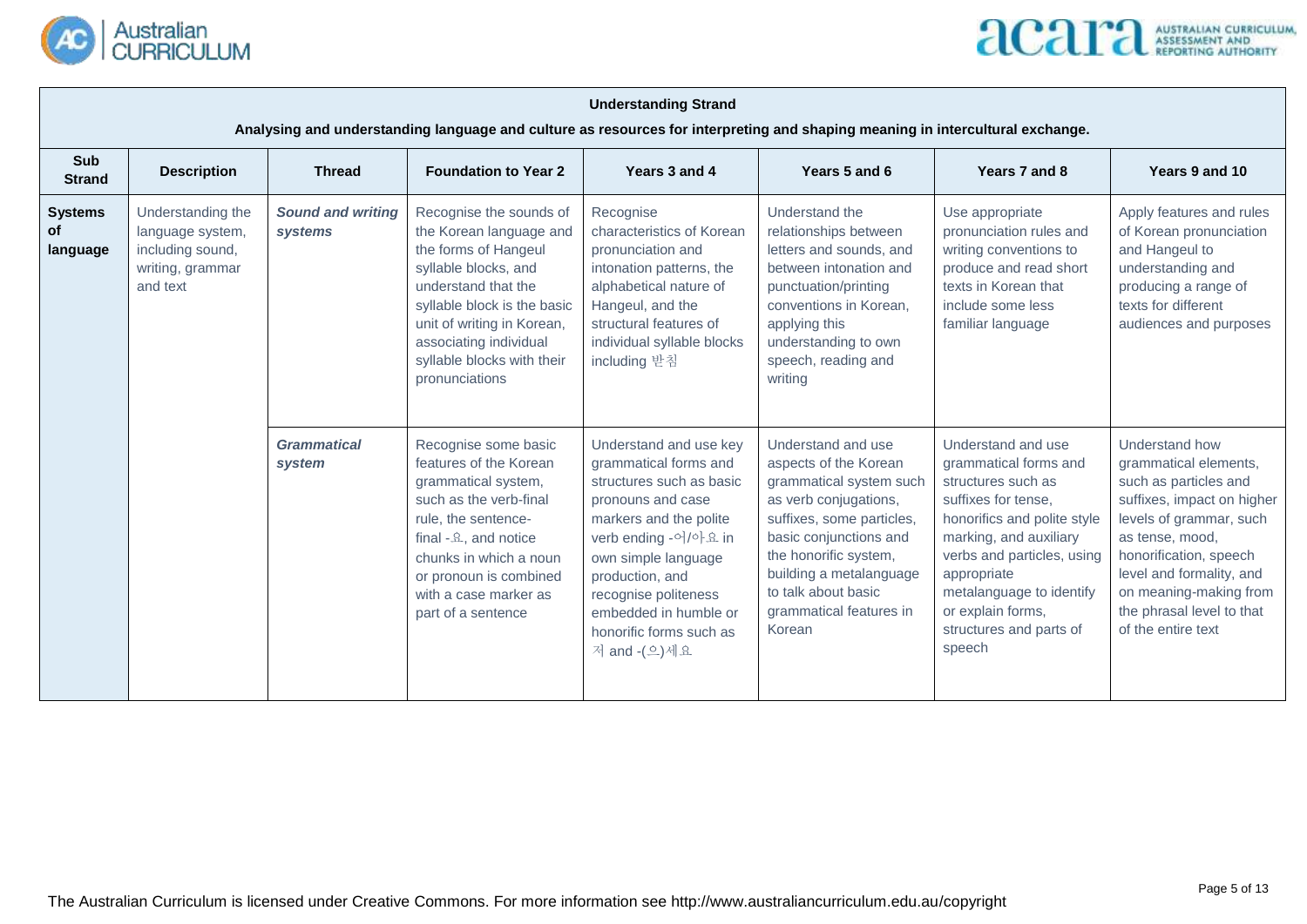



|                             | <b>Understanding Strand</b>                                                                                                                                                                                                                                              |                                                                                                                                                 |                                                                                                                                                                       |                                                                                                                                                                                                                                |                                                                                                                                                                                                                                                                                                                                  |                                                                                                                                                                                                                                                                                                |                                                                                                                                    |  |  |  |
|-----------------------------|--------------------------------------------------------------------------------------------------------------------------------------------------------------------------------------------------------------------------------------------------------------------------|-------------------------------------------------------------------------------------------------------------------------------------------------|-----------------------------------------------------------------------------------------------------------------------------------------------------------------------|--------------------------------------------------------------------------------------------------------------------------------------------------------------------------------------------------------------------------------|----------------------------------------------------------------------------------------------------------------------------------------------------------------------------------------------------------------------------------------------------------------------------------------------------------------------------------|------------------------------------------------------------------------------------------------------------------------------------------------------------------------------------------------------------------------------------------------------------------------------------------------|------------------------------------------------------------------------------------------------------------------------------------|--|--|--|
| <b>Sub</b><br><b>Strand</b> | Analysing and understanding language and culture as resources for interpreting and shaping meaning in intercultural exchange.<br>Years 3 and 4<br>Years 5 and 6<br>Years 7 and 8<br>Years 9 and 10<br><b>Description</b><br><b>Thread</b><br><b>Foundation to Year 2</b> |                                                                                                                                                 |                                                                                                                                                                       |                                                                                                                                                                                                                                |                                                                                                                                                                                                                                                                                                                                  |                                                                                                                                                                                                                                                                                                |                                                                                                                                    |  |  |  |
|                             |                                                                                                                                                                                                                                                                          | <b>Vocabulary</b><br>knowledge                                                                                                                  | Notice and use simple<br>vocabulary to identify<br>familiar objects and to<br>describe simple actions,<br>states or qualities in<br>familiar contexts                 | Recognise and use<br>vocabulary to describe<br>familiar people, objects<br>and places, and basic<br>routines, including Sino-<br>and pure Korean number<br>words with basic<br>counters, words for<br>colours, names of sports | Identify and use<br>appropriate terms and<br>expressions, such as<br>honorific and qualifying<br>words and counters for<br>specific purposes and<br>contexts                                                                                                                                                                     | Understand and use<br>some words and<br>expressions that reflect<br>Korean culture, noticing<br>those that need<br>additional explanation to<br>convey their original<br>meaning in translation                                                                                                | Understand and use<br>vocabulary that conveys<br>abstract ideas and<br>establishes register and<br>style for specific<br>audiences |  |  |  |
|                             | <b>Text structure and</b><br>organisation                                                                                                                                                                                                                                | Notice and identify<br>different types of simple<br>spoken, written and<br>digital texts used for<br>different purposes in<br>familiar contexts | Recognise differences in<br>language features and<br>text structures in different<br>types of texts, including<br>those in digital form,<br>used in familiar contexts | Identify and use<br>distinctive features of<br>different types of spoken<br>and written texts in<br>Korean such as<br>salutations in different<br>contexts                                                                     | Examine grammatical<br>structures and features<br>and vocabulary in a<br>range of personal,<br>informative and<br>imaginative texts in<br>spoken and written<br>modes, noticing how<br>these contribute to<br>textual cohesion, and<br>compose short texts for<br>different purposes<br>considering cultural<br>aspects involved | Analyse and compose<br>different types of texts in<br>spoken and written<br>modes for different<br>purposes such as<br>information exchange,<br>social and cultural<br>interaction or sharing<br>imaginative experiences,<br>using appropriate<br>linguistic, textual and<br>cultural elements |                                                                                                                                    |  |  |  |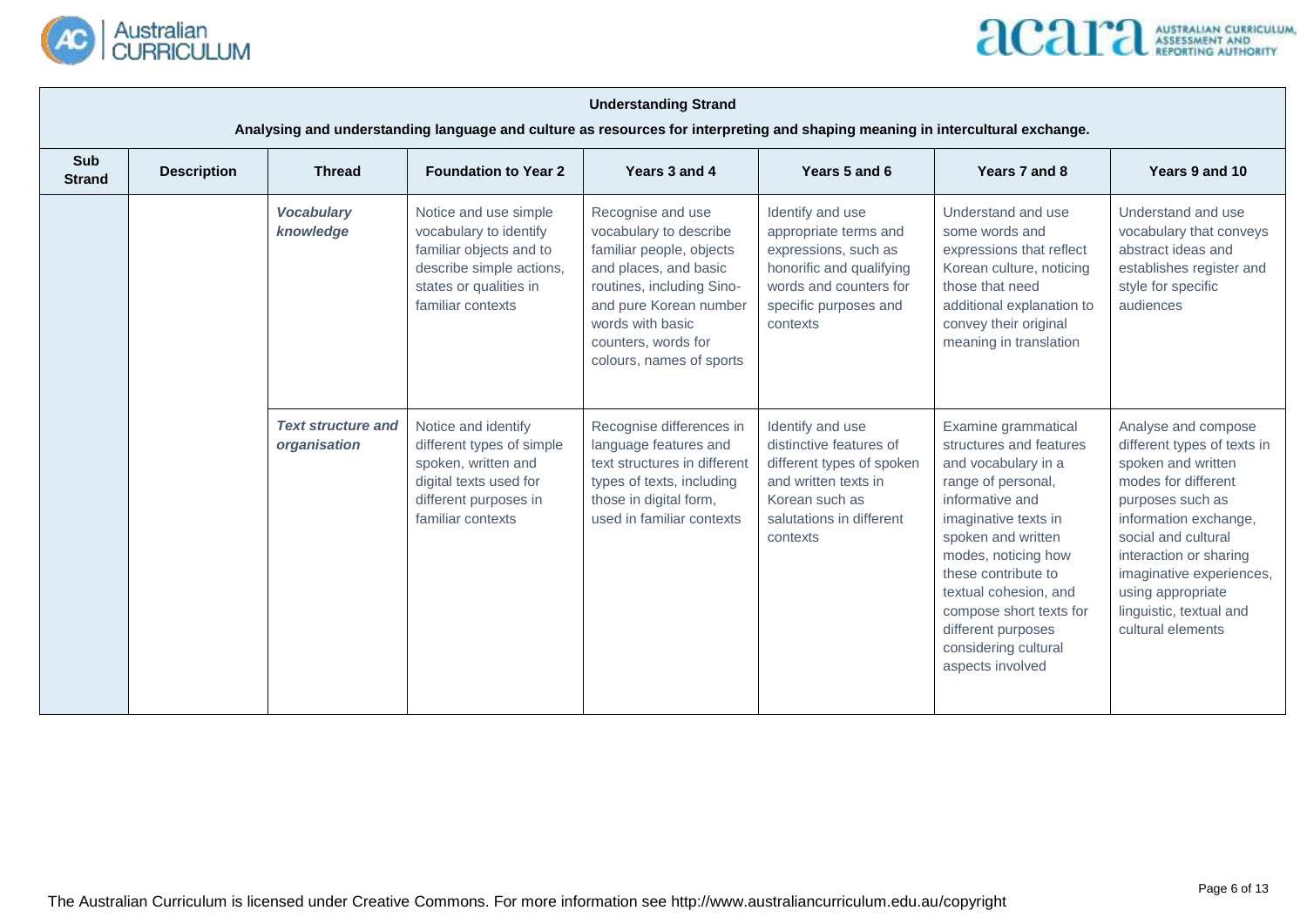



|                                        | <b>Understanding Strand</b><br>Analysing and understanding language and culture as resources for interpreting and shaping meaning in intercultural exchange.                                              |                 |                                                                                                                                                                     |                                                                                                                                                       |                                                                                                                                                                                                                                                    |                                                                                                                                                                                                                                                                                |                                                                                                                                                                                                                                                                                                                                                             |  |  |  |
|----------------------------------------|-----------------------------------------------------------------------------------------------------------------------------------------------------------------------------------------------------------|-----------------|---------------------------------------------------------------------------------------------------------------------------------------------------------------------|-------------------------------------------------------------------------------------------------------------------------------------------------------|----------------------------------------------------------------------------------------------------------------------------------------------------------------------------------------------------------------------------------------------------|--------------------------------------------------------------------------------------------------------------------------------------------------------------------------------------------------------------------------------------------------------------------------------|-------------------------------------------------------------------------------------------------------------------------------------------------------------------------------------------------------------------------------------------------------------------------------------------------------------------------------------------------------------|--|--|--|
| Sub<br><b>Strand</b>                   | <b>Description</b><br><b>Thread</b>                                                                                                                                                                       |                 | <b>Foundation to Year 2</b>                                                                                                                                         | Years 3 and 4                                                                                                                                         | Years 5 and 6                                                                                                                                                                                                                                      | Years 7 and 8                                                                                                                                                                                                                                                                  | Years 9 and 10                                                                                                                                                                                                                                                                                                                                              |  |  |  |
| Language<br>variation<br>and<br>change | Understanding how<br>Language<br>variation in<br>languages vary in<br>use (register, style,<br>practice<br>standard and non-<br>standard varieties)<br>and change over<br>time and from place<br>to place |                 | Recognise that there are<br>different words and<br>expressions used by<br>Korean speakers to<br>address and greet people<br>in different contexts and<br>situations | Build understanding of<br>the variability of language<br>use in Korean, for<br>example, in relation to<br>the age and relationship<br>of participants | Recognise that variables<br>such as age and<br>personal and social<br>relationships impact on<br>language use in Korean,<br>considering similar<br>variations in language<br>use in English and other<br>languages represented in<br>the classroom | Explore how language<br>use varies according to<br>context, purpose and<br>audience and to the<br>mode of delivery and the<br>relationship between<br>participants                                                                                                             | Examine variations and<br>expectations reflected in<br>Korean language that<br>relate to roles,<br>relationships and<br>contexts of interactions,<br>considering how and why<br>these differ from<br>interactions in English or<br>in other languages<br>represented in the<br>classroom                                                                    |  |  |  |
|                                        |                                                                                                                                                                                                           | Language change | Recognise that<br>languages change<br>continuously and borrow<br>words from each other                                                                              | Understand that<br>languages change over<br>time and influence each<br>other through contact<br>and cultural exchanges                                | Recognise the dynamic<br>nature of languages and<br>cultures, and the<br>changing and influential<br>relationships that exist<br>between languages                                                                                                 | Explore and reflect on<br>the impact of social,<br>cultural and intercultural<br>changes such as<br>globalisation and new<br>technologies on Korean<br>as a language of local,<br>international and virtual<br>communication and on<br>their own individual use<br>of language | Reflect on the dynamic<br>and ecological nature of<br>language that interacts<br>with constantly changing<br>environments such as<br>contact with different<br>languages and cultures<br>and changing<br>sociocultural<br>circumstances in local<br>and global contexts,<br>identifying and illustrating<br>examples from Korean<br>language forms and uses |  |  |  |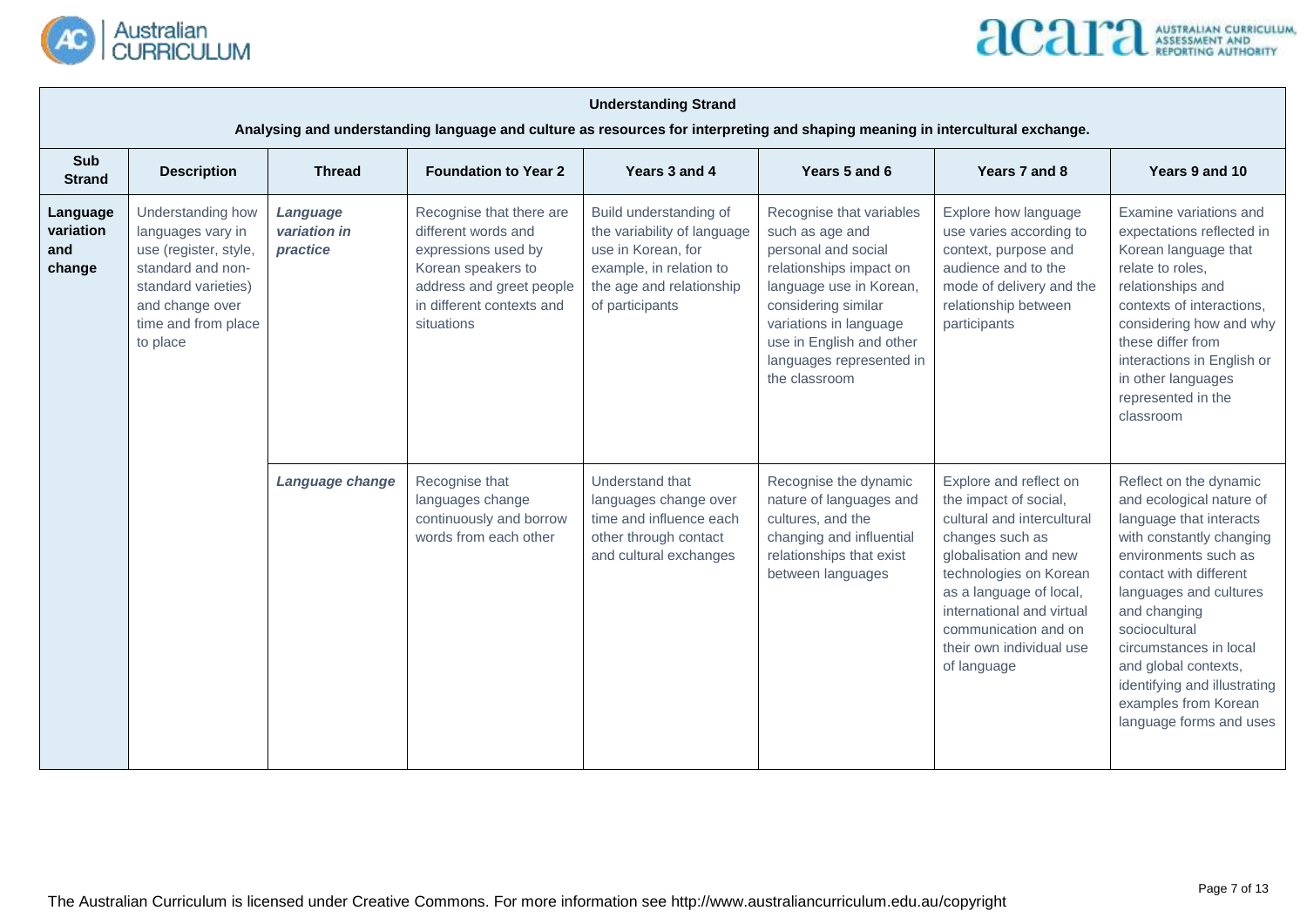



|                                       | <b>Understanding Strand</b><br>Analysing and understanding language and culture as resources for interpreting and shaping meaning in intercultural exchange. |                                                                                                                                                                                                                                                                                                                                                      |                                                                                                            |                                                                                                                                                                                                                          |                                                                                                            |                                                                                                                                                                                                                |                                                                                                                              |  |  |  |
|---------------------------------------|--------------------------------------------------------------------------------------------------------------------------------------------------------------|------------------------------------------------------------------------------------------------------------------------------------------------------------------------------------------------------------------------------------------------------------------------------------------------------------------------------------------------------|------------------------------------------------------------------------------------------------------------|--------------------------------------------------------------------------------------------------------------------------------------------------------------------------------------------------------------------------|------------------------------------------------------------------------------------------------------------|----------------------------------------------------------------------------------------------------------------------------------------------------------------------------------------------------------------|------------------------------------------------------------------------------------------------------------------------------|--|--|--|
| <b>Sub</b><br><b>Strand</b>           | <b>Description</b>                                                                                                                                           | <b>Thread</b>                                                                                                                                                                                                                                                                                                                                        | <b>Foundation to Year 2</b>                                                                                | Years 3 and 4                                                                                                                                                                                                            | Years 5 and 6                                                                                              | Years 7 and 8                                                                                                                                                                                                  | Years 9 and 10                                                                                                               |  |  |  |
|                                       |                                                                                                                                                              | The nature,<br>function and<br>power of<br>language                                                                                                                                                                                                                                                                                                  | Recognise that Korean is<br>one of many languages<br>spoken in multicultural<br>Australia and in the world | Reflect on and share<br>their experience when<br>using Korean and when<br>using own language/s,<br>recognising cultural<br>elements that may cause<br>different feelings                                                 | Investigate how language<br>can be used to influence<br>people, ideas and the<br>understanding of cultures | Explore the power and<br>influence of language in<br>local and global contexts                                                                                                                                 | Explore how language<br>shapes thoughts and<br>world views and<br>mobilises action                                           |  |  |  |
| Role of<br>language<br>and<br>culture | Analysing and<br>understanding the<br>role of language<br>and culture in the<br>exchange of<br>meaning                                                       | <b>Analysing</b><br>Understand that ways<br>language and<br>people use language<br>culture in<br>reflect their culture, such<br><i>intercultural</i><br>as where and how they<br>exchange<br>live and what is important<br>to them, finding<br>examples of similarities<br>and differences between<br>Korean and Australian<br>ways of communicating |                                                                                                            | Compare and reflect on<br>different ways of using<br>language in everyday<br>situations in Korean,<br>Australian and other<br>cultures, sharing ideas<br>about possible reasons<br>for the differences and<br>variations | Explore how beliefs and<br>value systems are<br>reflected in everyday<br>language use                      | Analyse how beliefs and<br>value systems are<br>reflected in language use<br>and communicative<br>behaviours, and reflect<br>on how what is<br>considered normal in<br>communication varies<br>across cultures | Understand that<br>language and culture are<br>interrelated and reflect on<br>how they shape and are<br>shaped by each other |  |  |  |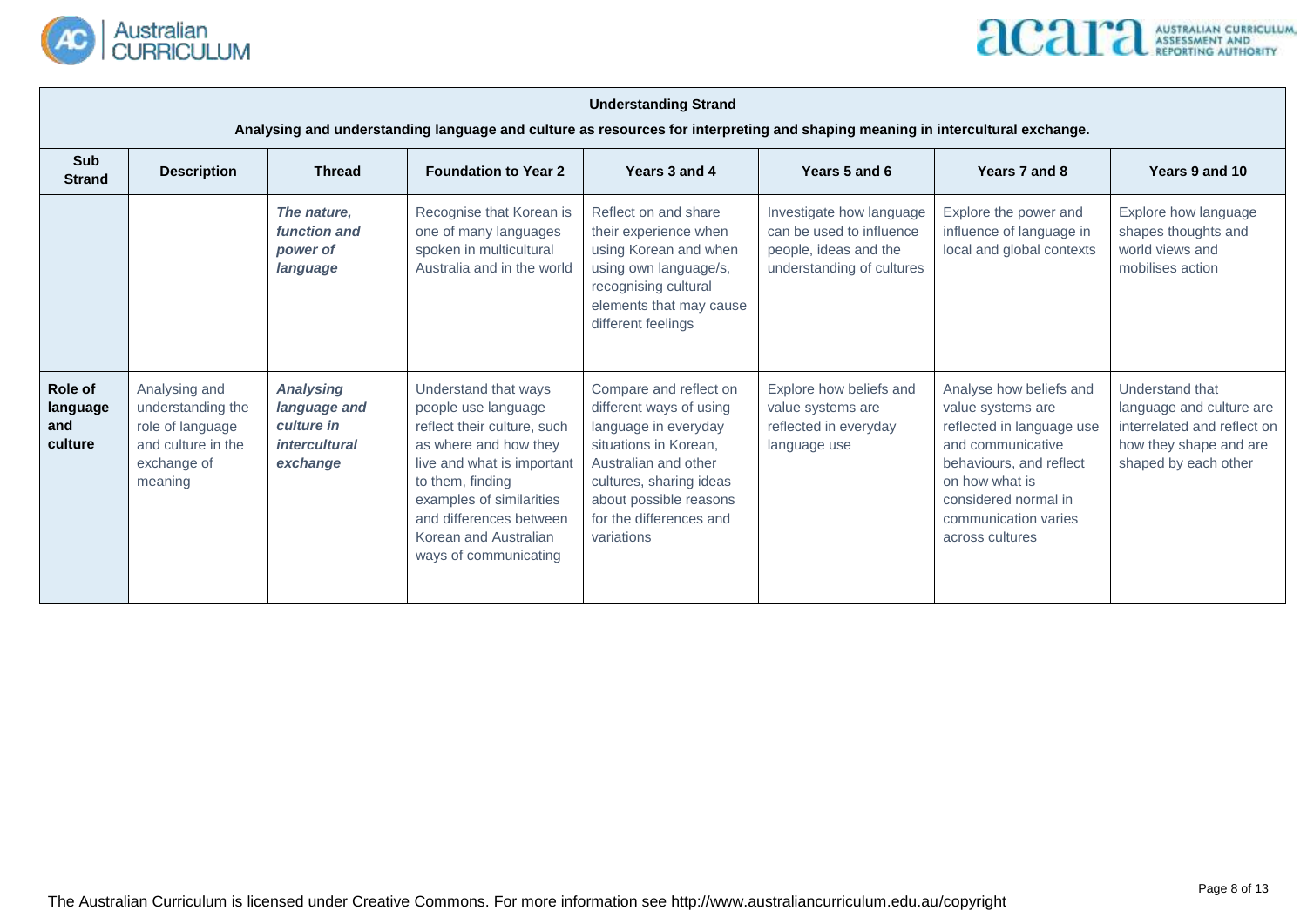

**Languages-Korean-Year 7-10 (Year 7 Entry) Sequence**



| <b>Communicating Strand</b><br>Using language for communicative purposes in interpreting, creating and exchanging meaning |                                                                                                                                                                                                 |                                                |                                                                                                                                                                                                                                       |                                                                                                                                                                              |  |  |  |  |
|---------------------------------------------------------------------------------------------------------------------------|-------------------------------------------------------------------------------------------------------------------------------------------------------------------------------------------------|------------------------------------------------|---------------------------------------------------------------------------------------------------------------------------------------------------------------------------------------------------------------------------------------|------------------------------------------------------------------------------------------------------------------------------------------------------------------------------|--|--|--|--|
| <b>Sub Strand</b>                                                                                                         | <b>Description</b>                                                                                                                                                                              | <b>Thread</b>                                  | Years 7 and 8                                                                                                                                                                                                                         | Years 9 and 10                                                                                                                                                               |  |  |  |  |
| Socialising                                                                                                               | Interacting orally and in<br>writing to exchange,<br>ideas, opinions,<br>experiences, thoughts<br>and feelings; and<br>participating in planning,<br>negotiating, deciding and<br>taking action | <b>Socialising and</b><br><i>interacting</i>   | Interact with peers and teachers, using appropriate language<br>and gestures to exchange greetings, wishes, and information<br>about self, family and friends, routines, events, leisure<br>activities, interests, likes and dislikes | Initiate and sustain interactions to develop relationships with<br>peers and adults, to exchange ideas, opinions and feelings<br>and to reflect on own and others' responses |  |  |  |  |
|                                                                                                                           |                                                                                                                                                                                                 | <b>Taking action</b>                           | Participate in collaborative activities that involve planning,<br>making arrangements, negotiating and transacting, using<br>different modes of communication                                                                         | Contribute to collaborative planning, decision-making,<br>problem-solving and transactions, providing ideas or<br>suggestions and considering options                        |  |  |  |  |
|                                                                                                                           |                                                                                                                                                                                                 | <b>Building classroom</b><br>language          | Engage in routine classroom interactions and activities,<br>developing language for a range of basic classroom<br>functions and processes                                                                                             | Use classroom language to participate in shared activities<br>and everyday routines, such as asking for clarification and<br>responding to others' requests and questions    |  |  |  |  |
| Informing                                                                                                                 | Obtaining, processing,<br>interpreting and<br>conveying information<br>through a range of oral,<br>written and multimodal                                                                       | <b>Obtaining and using</b><br>information      | Identify and classify factual information obtained from a<br>range of spoken, written, digital and multimodal texts<br>encountered in the media and in public spaces                                                                  | Extract information from a range of short spoken, written,<br>digital or multimodal texts in Korean, analysing and<br>organising the information for particular audiences    |  |  |  |  |
|                                                                                                                           | texts; developing and<br>applying knowledge                                                                                                                                                     | <b>Conveying and</b><br>presenting information | Present ideas and information obtained from different<br>sources in a variety of ways for a different audiences such as<br>listing, tabulating, sequencing or charting information                                                    | Convey ideas or viewpoints from different perspectives to<br>various audiences in familiar contexts using different modes<br>of presentation                                 |  |  |  |  |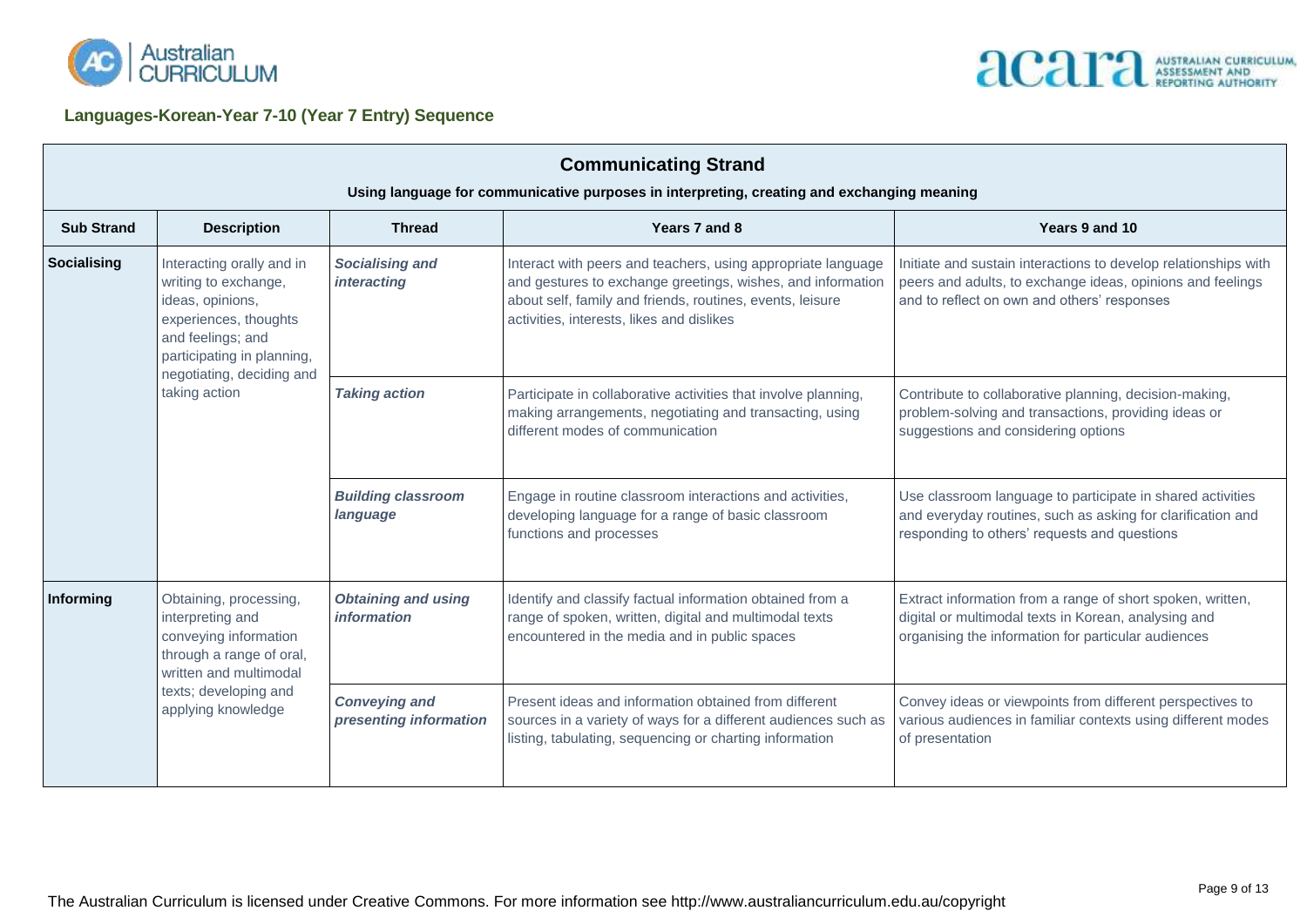

## **ACAPA ASSESSMENT AND**

### **Communicating Strand**

**Using language for communicative purposes in interpreting, creating and exchanging meaning**

| <b>Sub Strand</b>  | <b>Description</b>                                                                                                                                                                                                                        | <b>Thread</b>                                                                      | Years 7 and 8                                                                                                                                                                                                                                                            | Years 9 and 10                                                                                                                                                                                            |
|--------------------|-------------------------------------------------------------------------------------------------------------------------------------------------------------------------------------------------------------------------------------------|------------------------------------------------------------------------------------|--------------------------------------------------------------------------------------------------------------------------------------------------------------------------------------------------------------------------------------------------------------------------|-----------------------------------------------------------------------------------------------------------------------------------------------------------------------------------------------------------|
| <b>Creating</b>    | Engaging with<br><b>Participating in and</b><br>imaginative experience<br>responding to<br>by participating in<br>imaginative experience<br>responding to and<br>creating a range of texts,<br>such as stories, songs,<br>drama and music |                                                                                    | Participate in imaginative experiences by listening to, viewing<br>and reading texts, including online or digital texts, such as<br>songs, stories and cartoons, sharing feelings, responses and<br>ideas about aspects such as characters, settings and<br>plots/events | Respond to imaginative texts such as stories, films or<br>illustrations, explaining messages and key ideas, stating<br>views on themes, events and values, and making<br>connections with own experiences |
|                    |                                                                                                                                                                                                                                           | <b>Creating and</b><br>expressing imaginative<br>experience                        | Create and perform a range of texts that express imagined<br>experiences or events                                                                                                                                                                                       | Create imaginative texts that draw on past experiences or<br>future possibilities for the purpose of self-expression and<br>performance for others                                                        |
| <b>Translating</b> | Moving between<br>languages and cultures<br>orally and in writing,<br>recognising different<br>interpretations and<br>explaining these to others                                                                                          | <b>Translating and</b><br><i>interpreting</i>                                      | Translate simple idiomatic phrases and short texts such as<br>labels, signs or short dialogues from Korean to English and<br>vice versa, explaining perceived differences in meaning<br>between the two versions                                                         | Translate and interpret informative and imaginative texts for<br>peers and the community, taking account of different<br>audiences and contexts, identifying and explaining culture-<br>specific aspects  |
|                    |                                                                                                                                                                                                                                           | <b>Creating bilingual texts</b>                                                    | Create bilingual texts that refer to experiences, objects or<br>events commonly encountered in both Australian and Korean<br>contexts, considering how easily words or expressions<br>translate and why some are more difficult to translate than<br>others              | Create bilingual texts for the wider community, such as<br>notices, instructions, promotional material, performances or<br>announcements, considering cultural aspects of each<br>language                |
| <b>Reflecting</b>  | Participating in<br>intercultural exchange,<br>questioning reactions and<br>assumptions; and<br>considering how<br>interaction shapes                                                                                                     | <b>Reflecting on the</b><br>experience of<br><i>intercultural</i><br>communication | Engage with Korean speakers and resources in the school<br>and wider community through various media, including online<br>technologies, noticing how interaction involves culture as<br>well as language                                                                 | Interact with Korean speakers and resources, recognising<br>that intercultural communication involves shared<br>responsibility for meaning-making                                                         |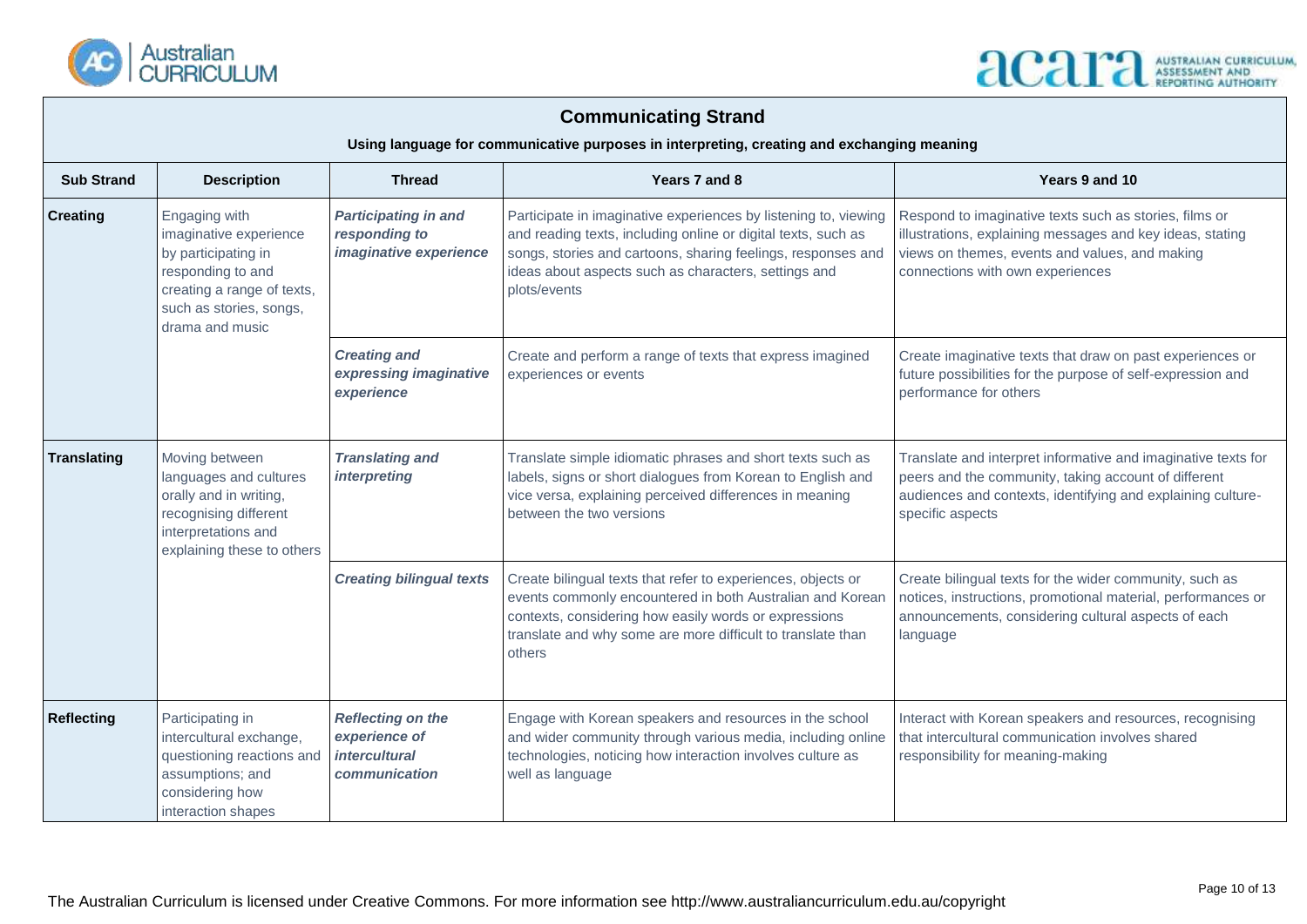

## **ACAPA ASSESSMENT AND**

#### **Communicating Strand**

#### **Using language for communicative purposes in interpreting, creating and exchanging meaning**

| <b>Sub Strand</b> | <b>Description</b>            | <b>Thread</b>                                                                                 | Years 7 and 8                                                                                                                              | Years 9 and 10                                                                                     |
|-------------------|-------------------------------|-----------------------------------------------------------------------------------------------|--------------------------------------------------------------------------------------------------------------------------------------------|----------------------------------------------------------------------------------------------------|
|                   | communication and<br>identity | <b>Reflecting on self as</b><br>language user and how<br>identity is shaped by<br>interaction | Reflect on own identity, including identity as a user and<br>learner of Korean, comparing observations made about<br>experiences over time | Reflect on own identity and on how it is affected by the<br>experience of Korean language learning |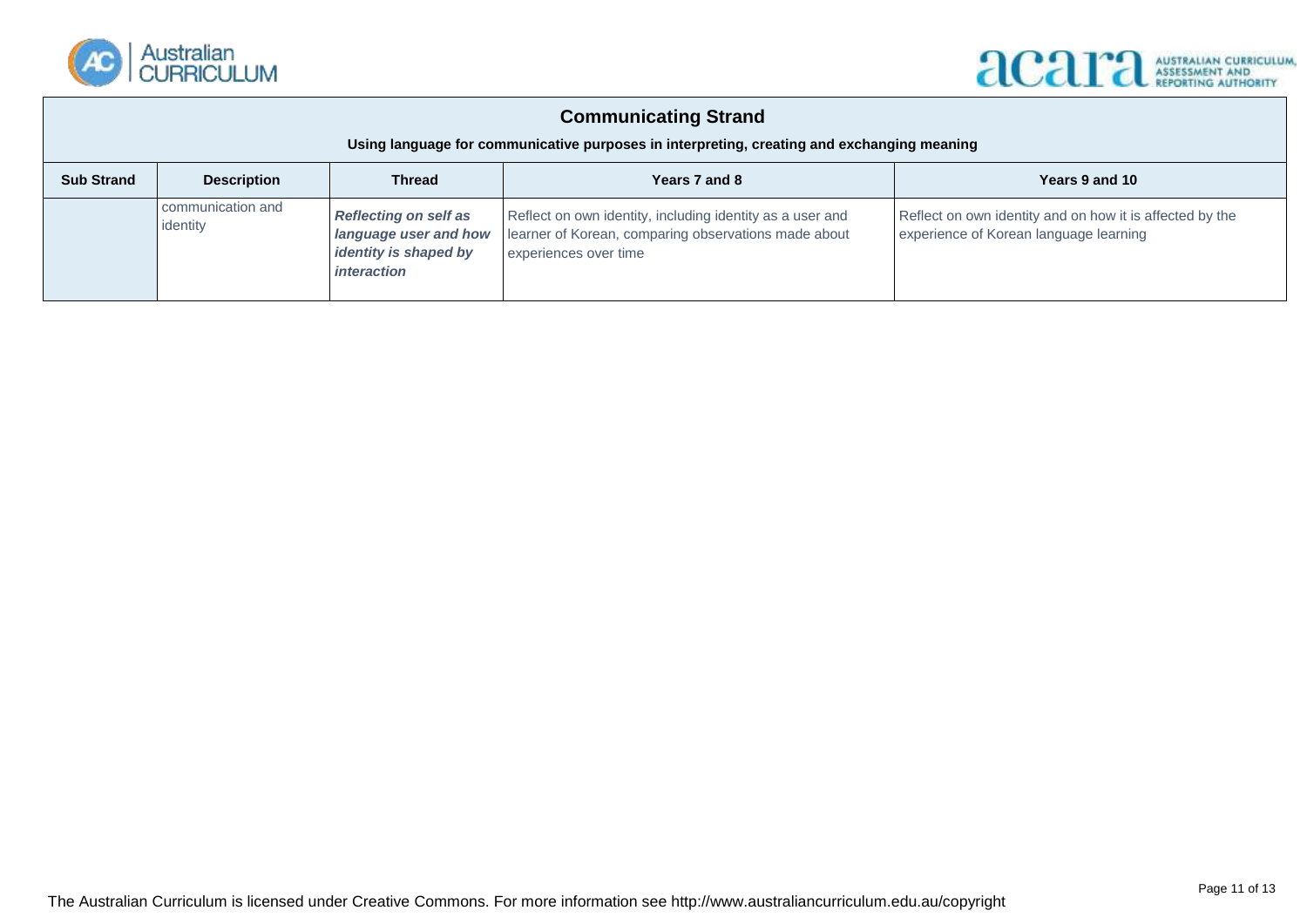

### **Understanding Strand**

**Analysing and understanding language and culture as resources for interpreting and shaping meaning in intercultural exchange**

| <b>Sub Strand</b>                   | <b>Description</b>                                                                                                                                                          | <b>Thread</b>                             | Years 7 and 8                                                                                                                                                                            | Years 9 and 10                                                                                                                                                                                                                 |
|-------------------------------------|-----------------------------------------------------------------------------------------------------------------------------------------------------------------------------|-------------------------------------------|------------------------------------------------------------------------------------------------------------------------------------------------------------------------------------------|--------------------------------------------------------------------------------------------------------------------------------------------------------------------------------------------------------------------------------|
| <b>Systems of</b><br>language       | Understanding the<br>language system,<br>including sound, writing,<br>grammar and text                                                                                      | <b>Sound and writing</b><br>systems       | Recognise features of the Korean sound and writing systems<br>including Hangeul, making connections between spoken and<br>written Korean texts                                           | Understand and use key features of Korean sound and writing<br>systems, including pronunciation, intonation and print<br>conventions, applying this understanding to own speech and<br>writing                                 |
|                                     |                                                                                                                                                                             | <b>Grammatical system</b>                 | Understand and use aspects of the Korean grammatical<br>system to form simple sentence structures, and identify<br>features that are either specific to Korean or similar to English     | Extend grammatical knowledge of Korean language, including<br>the range of forms and functions of particles, suffixes, verb<br>endings and irregular verb forms                                                                |
|                                     |                                                                                                                                                                             | <b>Vocabulary knowledge</b>               | Recognise and use vocabulary relating to familiar<br>environments and activities such as home, school, daily<br>routines, leisure activities and cultural celebrations                   | Understand and use a range of vocabulary associated with<br>different aspects of everyday life, such as basic honorific or<br>humble words, and identify culture-embedded words and<br>expressions                             |
|                                     |                                                                                                                                                                             | <b>Text structure and</b><br>organisation | Recognise textual structures and features characteristic of<br>familiar personal, informative and imaginative texts, noticing<br>how they contribute to the making of particular meaning | Analyse and compose different types of texts, considering<br>issues such as coherence, cohesion, and the relationship<br>between textual conventions and audiences and contexts                                                |
| Language<br>variation and<br>change | Understanding how<br>languages vary in use<br>(for example, register,<br>style, standard and non-<br>standard varieties) and<br>change over time and<br>from place to place | Language variation in<br>practice         | Recognise that Korean language use varies according to<br>contexts, situations and relationships                                                                                         | Explore how Korean is used in varying ways for different<br>purposes and audiences in different social and cultural<br>contexts and situations by comparing different registers and<br>styles used in texts in different modes |
|                                     |                                                                                                                                                                             | Language change                           | Understand the dynamic nature of Korean and other<br>languages                                                                                                                           | Explore and reflect on the nature of language change in<br>response to changing cultural and social conditions                                                                                                                 |